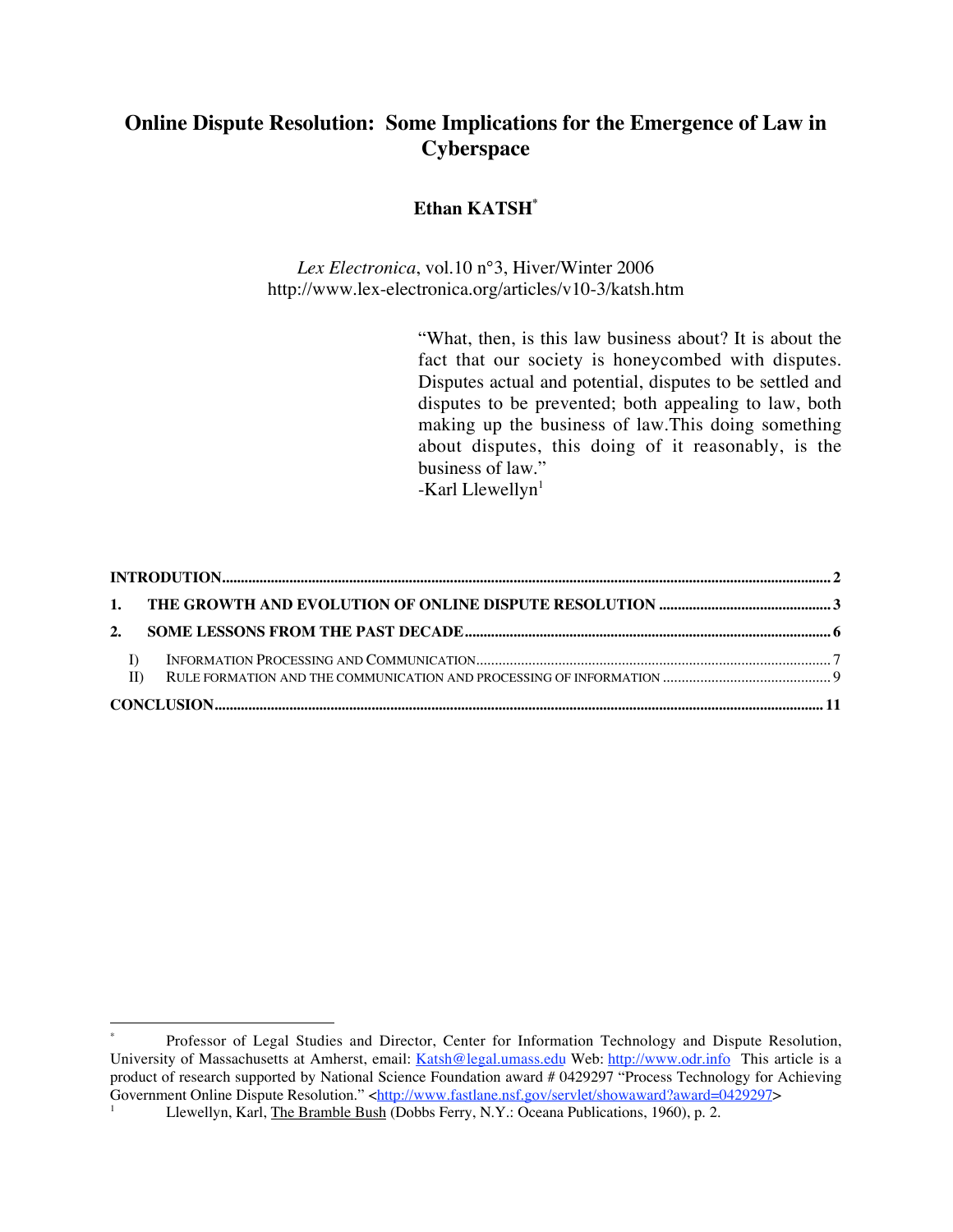## **Introdution**

The tenth anniversary of Lex Electronica largely coincides with the tenth anniversary of two other significant cyberlaw events. The first, the May, 1996 conference on online dispute resolution sponsored by the National Center for Automated Information Research can be viewed as the beginning of the online dispute resolution movement. This is a movement that has grown from a single dispute handled by an entity called the Virtual Magistrate to several million disputes handled by an Internet start-up SquareTrade. The second, also occurring in May, 1996, was the publication in the Stanford Law Review of David Johnson's and David Post's seminal article "Law and Borders – The Rise of Law in Cyberspace."2

The Johnson and Post article launched a rather heated and still ongoing debate. At the risk of oversimplification, one side in this debate holds that authoritative rules for cyberspace can and should come from territorial states.<sup>3</sup> The other, articulated by Johnson and Post in their article, argues that there are sufficient reasons for considering cyberspace to be a separate place which can and should make its own rules. At a more basic level, the question being asked is what impact the new technologies are having on the authority and power of states to make and enforce law. And at perhaps an even more basic level, the focus is on issues such as what law is and how it emerges and evolves, issues that have a long history and, still, uncertain answers.

Given how many disputes are generated by online transactions, interactions and relationships, the development of processes for using the Web for to respond to such problems is deserving of significant attention in its own right. Yet, dispute resolution, an acknowledged core responsibility of law, may, as will be explained below, acquire new responsibilities and characteristics as it develops online. During the period when scholars have been debating whether states will cede any of their sovereign authority to some kind of entity in cyberspace, states have, with relatively little notice, been more than willing to allow dispute resolution processes to migrate to cyberspace. This has occurred not only with no resistance but with some encouragement. It has also been occurring with little understanding that processes that migrate to cyberspace often change as they take advantage of capabilities for communicating and processing information that are not available or employed offline. When this occurs, unintended consequences, for example changes in how and where rules originate, may also occur.

Consider, for example, a practice that involves some regulation of the flow of information, such as whether a process is public or private. In the offline world, such a decision is embedded in the line separating litigation and what have come to be called "alternative dispute resolution processes." Litigation is a public process both in the sense that it is open to the public and sponsored by a public authority. At the risk of some confusion, one could also say that it is public (open) *because* it is public (sponsored by government). As processes of negotiation, mediation and arbitration are employed online, and as the context in which these processes are employed changes, the logic for guaranteeing confidentiality may be less compelling. Such a shift not only affects the process for settling disputes but, if results are public and published, can lead to new ways of standard setting. Were this to occur, it would have implications for the core question in the Johnson and Post debate, namely how effective rules for cyberspace will emerge.

 $\frac{1}{2}$  David R. Johnson and David Post, "Law And Borders - The Rise of Law in Cyberspace," 48 Stan. L. Rev. 1367 (1996). 3

Jack L. Goldsmith, "Against Cyberanarchy," 65 U. Chi. L. Rev. 1199 (1998).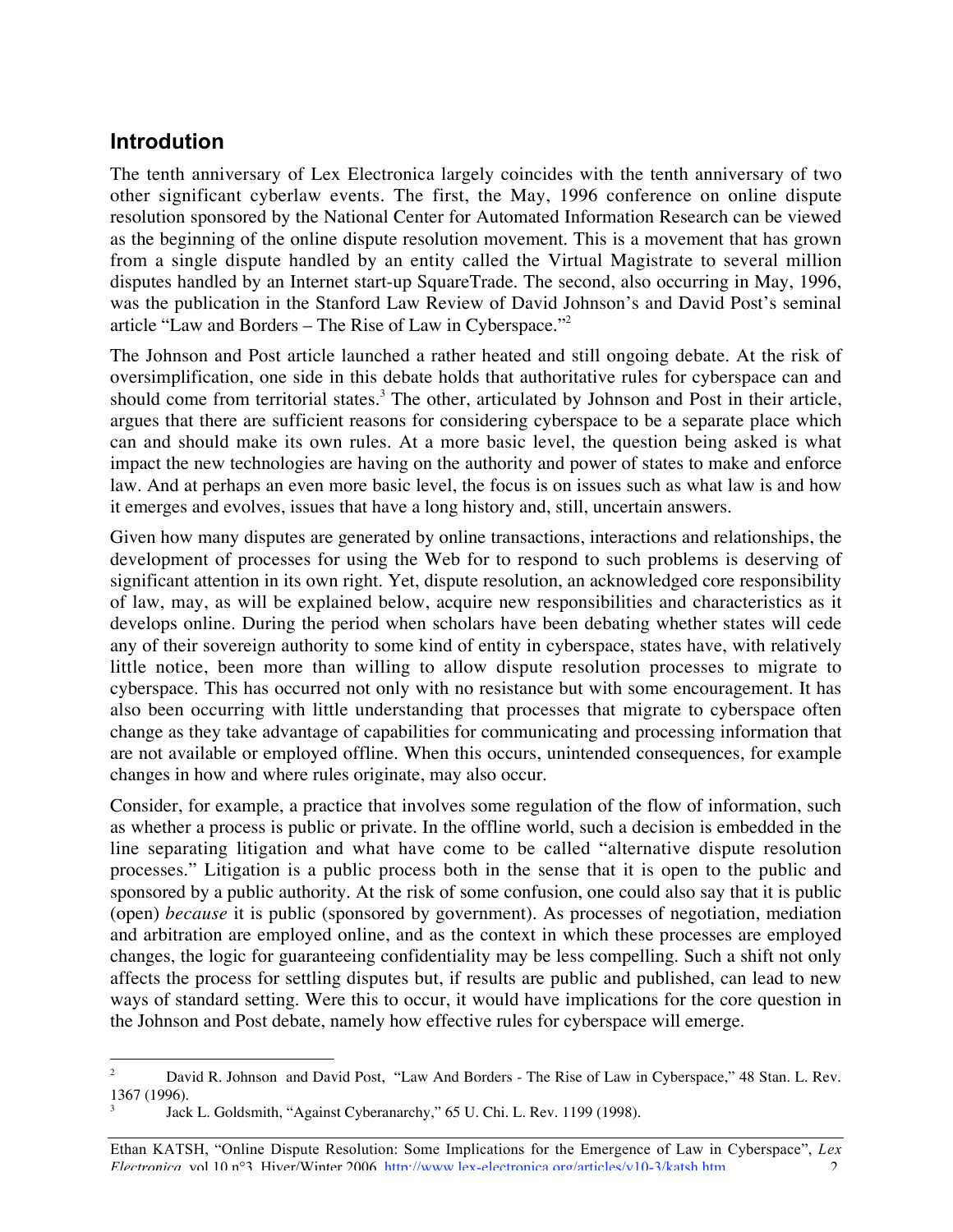# **1. The Growth and Evolution of Online Dispute Resolution**

While the Internet began in 1969, a need for ODR did not emerge until the early 1990s. For its first two decades, the Internet was used by a limited number of people in a limited number of ways. Those with Internet access were associated either with the military or with academic institutions, and even in those environments, relatively few computers had Internet access. While screens with images and email with advertisements are commonplace today, they were unknown at that time. The World Wide Web was not invented until 1989 and, perhaps even more significantly, the National Science Foundation banned commercial activity from the Internet until 1992.<sup>4</sup>

In the early 1990s, groups used "listservs" to communicate, and this form of online discussion soon generated "flaming" and violations of "netiquette," personal attacks that violated generally accepted norms for online discussions.<sup>5</sup> Disputes also arose involving participants in role playing games that allowed one to create an online identity and interact with others in a virtual "space."<sup>6</sup> Various online mechanisms were employed to deal with these conflicts, but there were no organized dispute resolution institutions devoted specifically to ODR. Indeed, the acronym ODR had not yet been invented.

The decision by the National Science Foundation in 1992 to lift its ban on Internet-based commercial activity was highly controversial and enormously significant. After the ban's removal, disputes related to online commerce began to surface. In 1994, for example, the first commercial spam occurred when two lawyers tried to recruit clients to participate in an immigration scam.<sup>7</sup> A few months later, the U.S. Federal Trade Commission filed its first case alleging online fraud.<sup>8</sup> The case involved an AmericaOnline subscriber who advertised the following:

#### FOR JUST \$99.00 WE WILL SHOW YOU HOW TO CREATE A BRAND NEW CREDIT FILE AT ALL 3 OF THE MAJOR CREDIT BUREAUS...100% LEGAL AND 200% GUARANTEED.

The FTC did not consider the process to be legal or guaranteed. As a result of the FTC action, the subscriber agreed to stop advertising credit repair programs and to provide compensation to consumers.

The need for a sustained ODR effort to respond to growing number of disputes arising out of online activities prompted the National Center for Automated Information Research (NCAIR) to sponsored a conference on online dispute resolution in  $1996$ . The conference was the most significant development during the mid-1990s, as it led to the funding of three experimental ODR projects. The Virtual Magistrate project aimed at resolving disputes between Internet Service

 $\overline{a}$ 4 Jay P. Kesan, and Rajiv C. Shah. Fool Us Once Shame On You - Fool Us Twice Shame On Us: What We Can Learn From the Privatizations of the Internet Backbone Network and the Domain Name System. <http://papers.ssrn.com/sol3/papers.cfm?abstract\_id=260834>

Virginia Shea. *Netiquette.* 1997. <http://www.albion.com/netiquette/book/0963702513p3.html>

Julian Dibble. 1993. A Rape in Cyberspace. The Village Voice <http://www.juliandibbell.com/texts/bungle.html>

<sup>7</sup> Ray Everett-Church, "The Spam That Started It All**," <**http://www.wired.com/news/politics/0,1283,19098,00.html>

http://www.ftc.gov/opa/1999/9912/case121599.pdf

<sup>9</sup> Papers from the conference are accessible at http://www.odr.info/ncair

Ethan KATSH, "Online Dispute Resolution: Some Implications for the Emergence of Law in Cyberspace", *Lex Electronica*, vol.10 n°3, Hiver/Winter 2006, http://www.lex-electronica.org/articles/v10-3/katsh.htm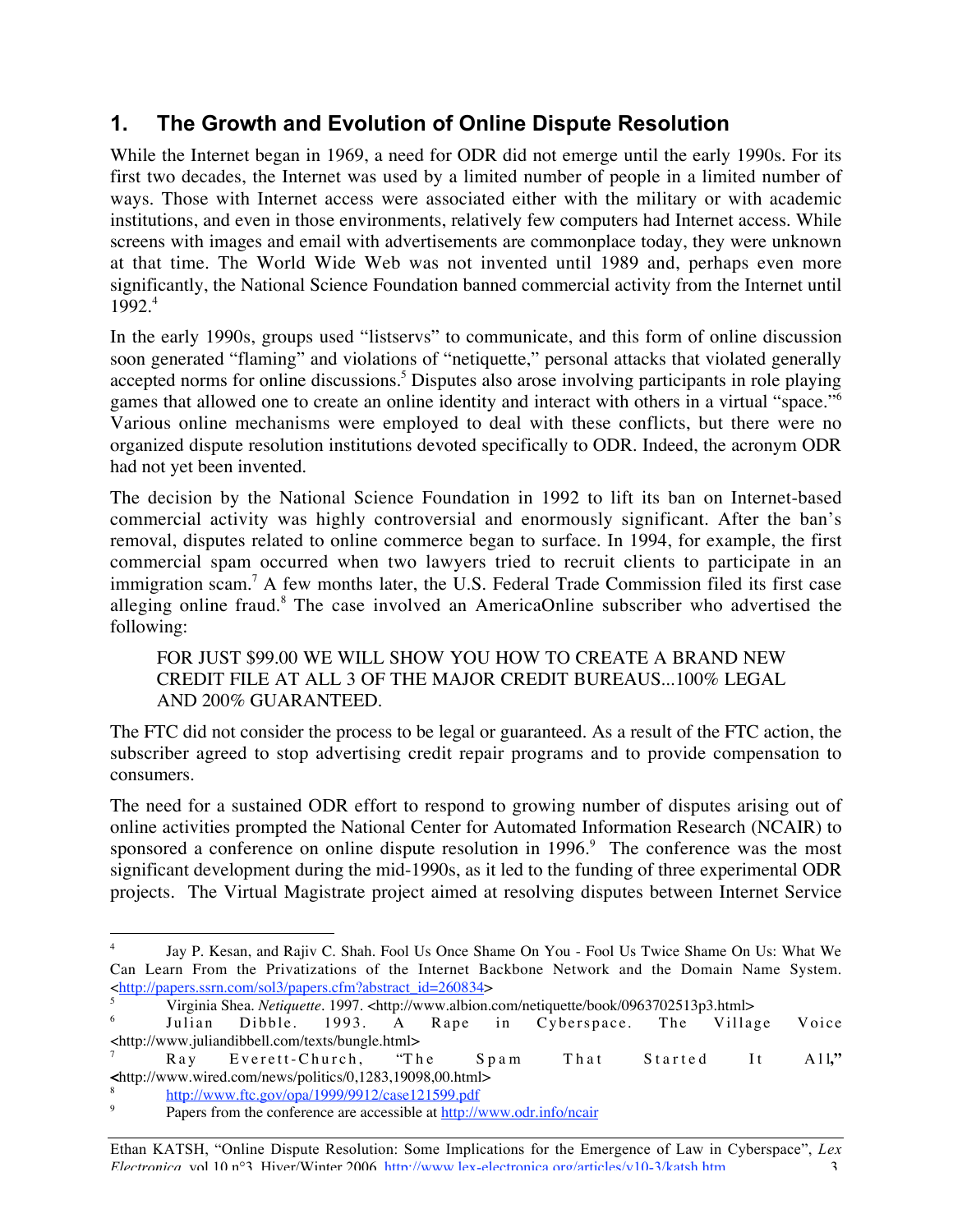Providers and users. <sup>10</sup> The University of Massachusetts Online Ombuds Office hoped to facilitate dispute resolution on the Internet generally.<sup>11</sup> Finally, the University of Maryland proposed to see if ODR could be employed in family disputes where parents were located at a distance.

These very early efforts at online dispute resolution copied the qualities and approaches of offline processes. There was novelty to these efforts in that they handled conflicts originating in cyberspace or related to cyberspace. There was also novelty in that the network was used to allow the third party to interact with the parties in lieu of face to face meetings. What one might call the paradigm of alternative dispute resolution, however, two parties negotiating or a human third party mediating or arbitrating, was largely preserved. The network allowed a third party to provide the expertise of a human to distant parties but information processing and information management capabilities of computers linked to the network were not employed.

In 1997, the Hewlett Foundation provided funding for the establishment of a Center for Information Technology and Dispute Resolution at the University of Massachusetts and in 1999, the online auction site eBay, asked the Center to conduct a pilot project to determine whether online mediation could assist in the resolution of disputes between buyers and sellers.<sup>12</sup> eBay currently has over one hundred and sixty million registered users and over twenty five million transactions take place each week. eBay itself is not a party to any transaction and, in general, assumes no responsibility for problems that arise between buyers and sellers. While the percentage of transactions that lead to disputes is low, the number of such disputes is considerable.

The UMass pilot project handled over two hundred disputes in two weeks. As a result of the success of the project, eBay selected an Internet start-up, SquareTrade, to be its dispute resolution provider.<sup>13</sup> SquareTrade realized that, in order to handle large numbers of cases, technology needed not only to allow parties to communicate at a distance but that it needed to assist parties in negotiating effectively and assist them in reaching consensus. Thus, SquareTrade designed a two step dispute resolution process. The first step was a Web-based technologysupported negotiation process in which parties tried to resolve the dispute themselves. If this failed, the parties could request a human mediator.

ODR has been assumed by many to be negotiation via email. Email allows easy and quick communication but email software provides limited information management resources and places most of the responsibility for organizing the information in emails on the user. SquareTrade's use of the Web illustrates how even relatively small changes in information processing can have large consequences. Parties filing claims through SquareTrade have already tried to negotiate via email and have reached impasse. Parties participating in the SquareTrade process are required to communicate through a structured Web site and through forms that frame the dispute and the negotiation of solutions. Not only do parties seem more willing to negotiate

 $10<sup>10</sup>$ <sup>10</sup> Robert Gellman. "A Brief History of the Virtual Magistrate Project: The Early Months" (1996). < <http://www.odr.info/ncair/gellman.htm>

<sup>11</sup> Ethan Katsh, "The Online Ombuds Office: Adapting Dispute Resolution to Cyberspace" (1996) < http://www.odr.info/ncair/katsh.htm>

Ethan Katsh. Janet Rifkin and Alan Gaitenby, "E-Commerce, E-Disputes, and E-Dispute Resolution: In the Shadow of "eBay Law," 15 Ohio St. J. on Disp. Resol. 705 (2000) <http://www.umass.edu/cyber/katsh.pdf>

<sup>13</sup> <www.squaretrade.com>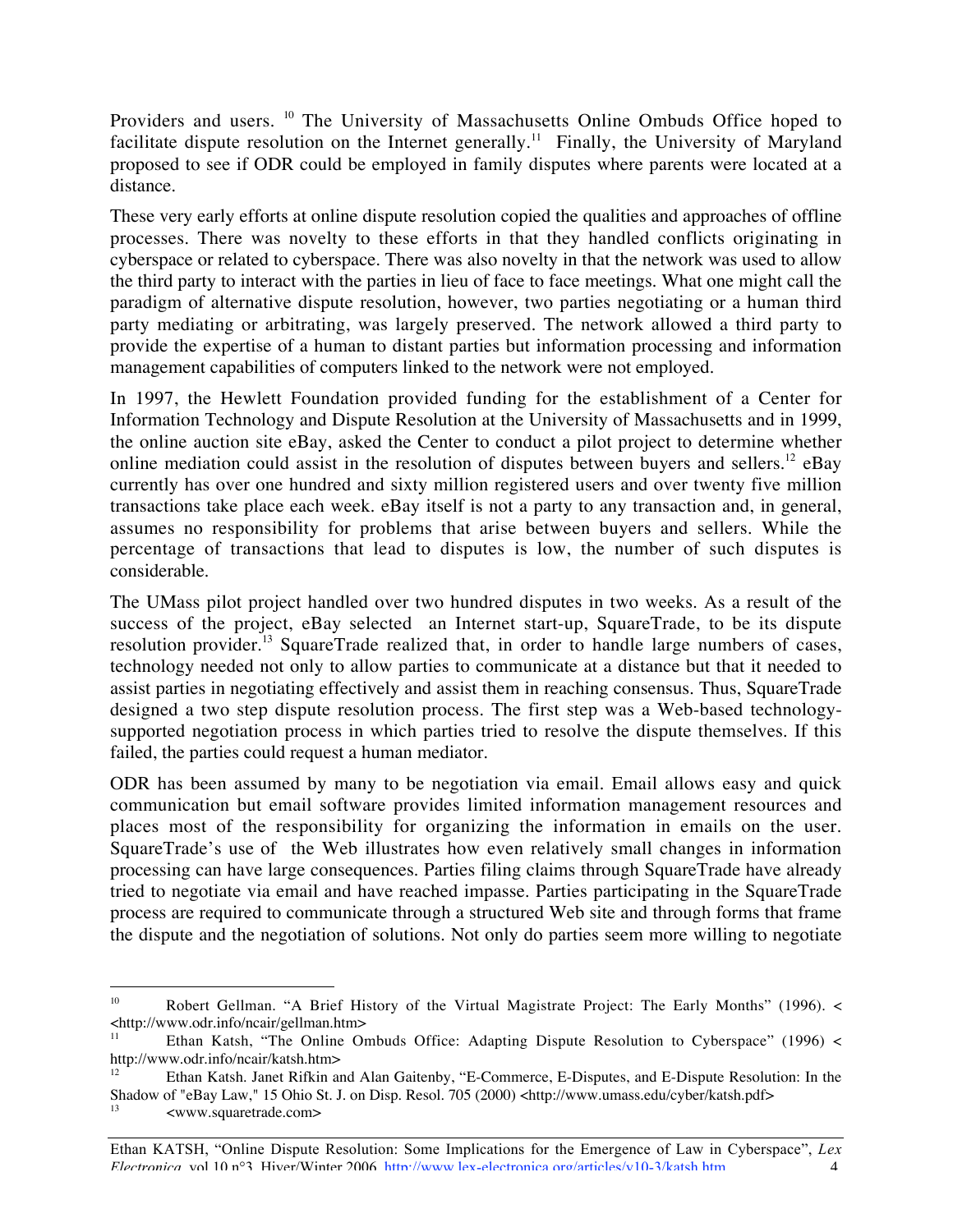via the Web than email, but the negotiations are more frequently successful.<sup>14</sup> SquareTrade recognizes that almost all eBay disputes fall into eight to ten categories, thus allowing it to create forms that clarify and highlight both the parties' disagreements and their desired solutions. While parties have an opportunity to describe concerns in their own words, the forms and the form summaries they receive reduce the amount of free text complaining and demanding, and thus lower the amount of anger and hostility between them.

Negotiation, as classically defined, takes place between the disputants, without the presence of third parties. The use of the web in negotiations, as just described, added a novel element to traditional negotiation, a kind of "virtual presence." The Web site frames the parties' communication and provides some of the value traditionally provided by a mediator. It has been suggested that a useful way to understand the role of technology is to consider it a "fourth party."<sup>15</sup> The "fourth party" metaphor alludes to a use of technology that, like a mediator, can play different roles and have a different impact in different contexts. In negotiation, the "fourth party" can provide some of the value often found in mediation, by assisting the parties to identify common interests and by helping them to generate mutually acceptable solutions. In other contexts, where there is a mediator or arbitrator, the "fourth party" can alter the role(s) of a third party since the third party will increasingly be interacting with an electronic ally as well as with the disputants.

Efficient information management and organization, including effective displays of information for disputants, has allowed SquareTrade to process over two million disputes during the last five years. eBay has recently been developing software for particular kinds of disputes that it believes will be employed in twenty five million disputes in one year alone. This kind of software does not make decisions or even suggest outcomes but does control and shape the flow of information, clarify issues and present information on screen that highlights areas of agreement and difference.<sup>16</sup> Like a mediator, the software maintains a respectful discourse between the parties until the contours of a solution acceptable to the parties appear.

The other large scale process aimed at settling disputes at a distance is focused on claims that a domain name has infringed a trademark. For the Internet to function, every computer connected to it must have a unique identifying number or Internet address. Such addresses typically look something like 128.119.28.27. Because humans find it difficult to remember strings of numbers, a system was developed that allowed a domain name, such as adr.org, to be typed in instead of the number string. What occurred when someone typed in the domain name was that a machine somewhere translated it into the number string, something the computer could process to find a particular machine.

The demand for domain names grew as commercial activity on the Internet grew and as businesses wanted potential customers to have an easy way to find them. The domain name system had been designed before commercial activity was permitted on the Internet and it had not been anticipated that many businesses with similar names might want the same domain name, or that owners of trademarks would be upset if someone registered a domain name that was similar

14 < http://www.odr.info/unece2003/pdf/Abernethy.pdf>

<sup>15</sup> Ethan Katsh, and Janet Rifkin, 2001. *Online Dispute Resolution: Resolving Conflicts in Cyberspace.* San Francisco: Jossey-Bass, Inc.

See, for example, the capabilities of software such as SmartSettle http://www.smartsettle.com or blind bidding from Cybersettle http://www.cybersettle.com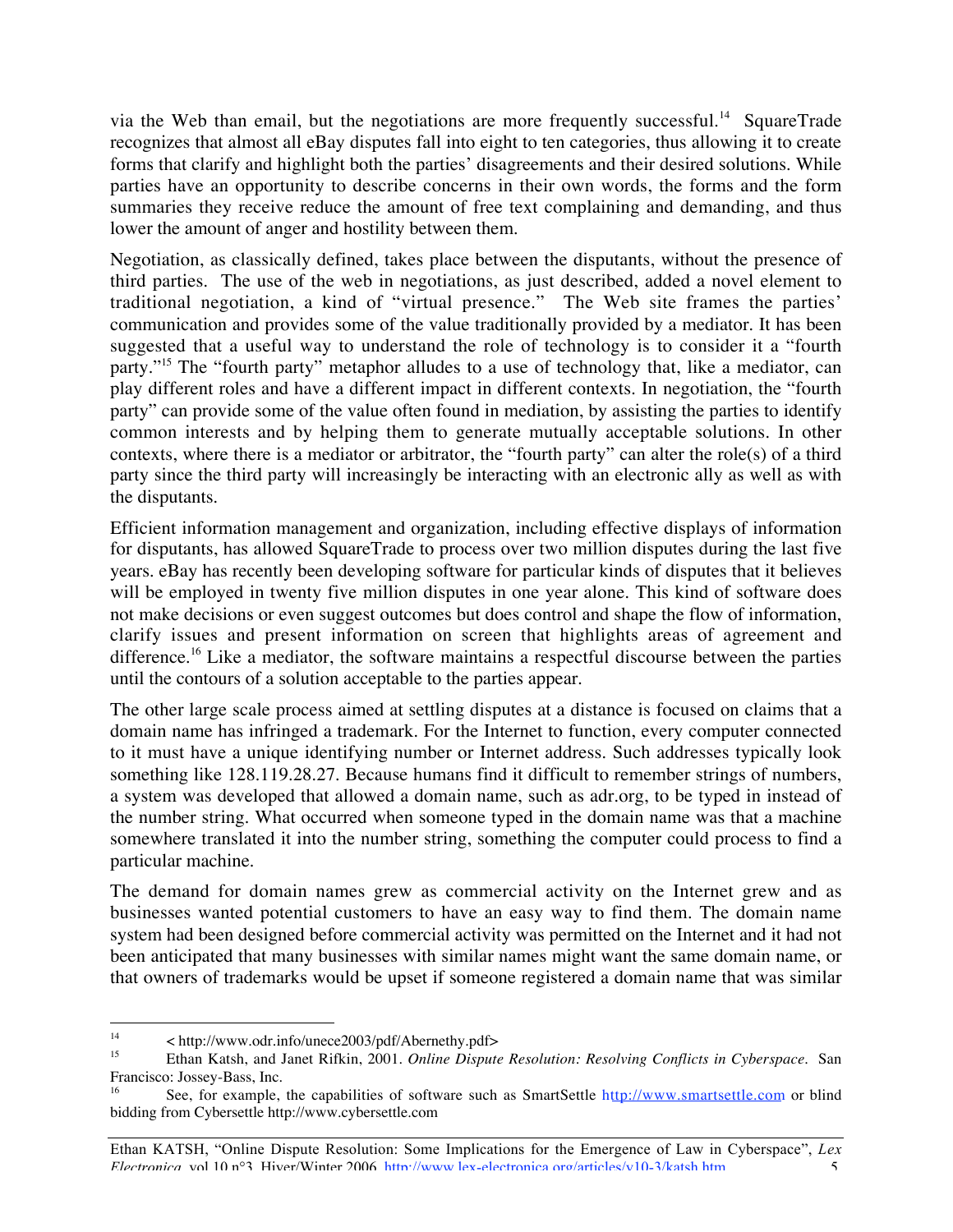to a trademark. The combination of domain name scarcity and the concerns of trademark holders led to disputes over domain names.

In 1998, the United States government agreed to allow a new organization, the Internet Corporation for Assigned Names and Numbers (ICANN) to manage the domain name system. One of the first things ICANN did was enact the Uniform Dispute Resolution Policy establishing both a process and a set of rules for deciding domain name disputes.<sup>17</sup> Both the approach ICANN chose, a modified arbitration process, and the systems which have implemented this approach, represent another choice in moving dispute resolution online. The process employed to resolve domain name disputes is interesting in a number of ways.

a. UDRP dispute resolution occurs without face to face meetings and, except in rare instances, without telephone communication. It is, therefore, dispute resolution at a distance. The process employed by the current dispute resolution providers, however, involves limited use of the Internet. One of the original dispute resolution providers, eResolution.com, did employ a completely online system but it stopped handling cases in 2001. Both current providers, the World Intellectual Property Organization (WIPO) and the National Arbitration Forum (NAF) have online systems that could be employed and probably will be employed in the future. Currently, online filings are occurring with increasing frequency and email is employed sometimes. Unlike the eBay mediations, however, the Web is not employed and if there is added value that could be provided by Web-based processes, such value is not yet present.

b. The UDRP is not classic arbitration in that the decisions are not binding and enforceable in court.<sup>18</sup> UDRP arbitrators are referred to as panelists since the word arbitrator denotes someone who can make a decision that is enforceable in court. UDRP panelists are empowered by terms in the contract agreed to when a domain name is registered. Decisions of arbitrators are enforced by making necessary changes in the domain name registry. The UDRP created an efficient, although somewhat unorthodox process, and not without controversy.<sup>19</sup>

# **2. Some Lessons From the Past Decade**

The most obvious force driving online dispute resolution during what might be called its early childhood, has been the need to respond to growing numbers of disputes arising out of online activities and involving parties who, because of distance or cost, cannot use the courts. Dispute resolution processes are generally perceived as having a single function, that of settling problems. What has come to be understood online, perhaps more than it is offline, is that dispute resolution processes have a dual role, that of settling disputes and also of building trust. Those interested in attracting users to some online activity, whether for commerce or some other purpose, have understood that users must be provided with some measure of trust and safety in addition to convenience and cost benefits. Users, in other words, need not only to be *able* to do something

Ethan KATSH, "Online Dispute Resolution: Some Implications for the Emergence of Law in Cyberspace", *Lex Electronica*, vol.10 n°3, Hiver/Winter 2006, http://www.lex-electronica.org/articles/v10-3/katsh.htm

<sup>&</sup>lt;sup>17</sup> <http://www.icann.org/udrp>

<sup>18</sup> Elizabeth Thornburg,. "Going Private: Technology, Due Process, and Internet Dispute Resolution." 34 U.C. Davis L. Rev. 151, 154 (2000).

<sup>19</sup> Milton Mueller,. 2002. *Ruling the Root : Internet Governance and the Taming of Cyberspace.* Cambridge, MA: MIT Press; Michael Geist , "Fair.com?: An Examination of the Allegations of Systemic Unfairness in ICANN UDRP", (August 2001) at 6. http://www.udrpinfo.com/.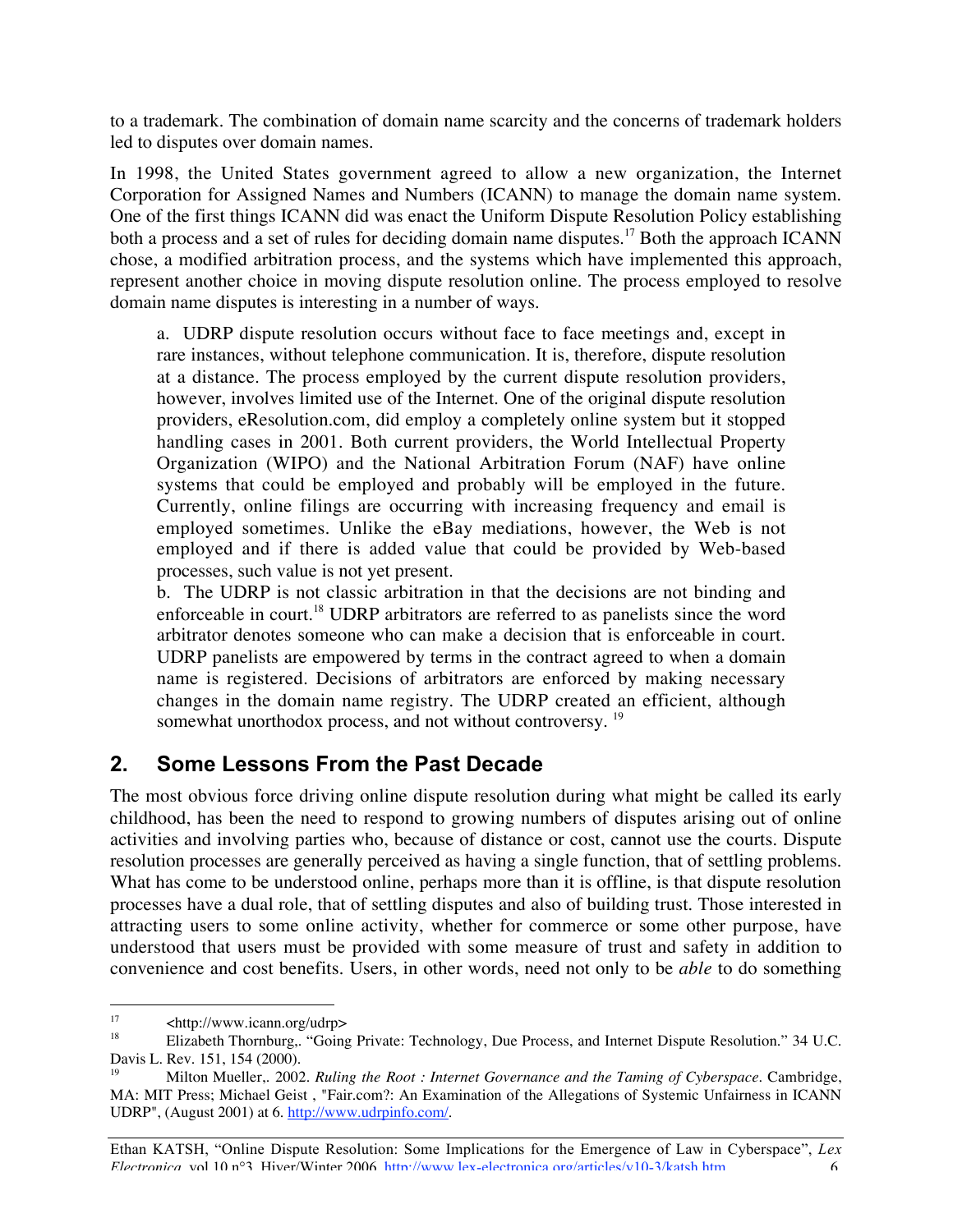online but to be *willing* to do it online. Creative use of technology allows us to participate in many novel activities online but participation will not occur if there is some risk associated with participating. One method of reducing perceived risk, is to let potential users to know that if problems arise, there are mechanisms in place for obtaining redress.

In any environment, the need to satisfy multiple interests may lead to compromises. We are slowly getting more powerful software that will allow ODR to be employed more effectively in more complex disputes, in multi-party and multi-issue disputes, in disputes involving public policy consensus building, and in novel online contexts such as online games and virtual worlds.<sup>20</sup> In every new context, however, some assessment will occur of whether all the goals of the institution are attainable or whether some compromise in what can be achieved is necessary. Quite frequently, this will involve a choice between efficiency in dispute resolution by keeping conflicts confidential and the need to build trust by making processes transparent.

Can the experience of online dispute resolution illuminate any of the issues raised in the "Law and Borders" debate over the future nature and role of law in cyberspace? The past ten years have been a period of experimentation with ODR. Some of these experiments have been more ambitious than others and some more successful than others. While states and scholars have been engaged in trying to figure out the limits of state legal authority in a networked world, ODR has been given free reign to build and try out systems. Since these systems are not actually free and since they may involve development of complex software, it is obvious that we are still in an early stage of development. But for those still debating the issues raised by Johnson and Post, the following might be instructive.

### *I) Information Processing and Communication*

Both Johnson and Post and their critics assume that it is the *communication* of information in novel ways, in huge quantities and for varied purposes that threatens nation states. This was certainly an arguable point in 1996 when online communication was a novelty. Today, however, what is labeled a networked environment needs to be understood as an environment in which the processing of information is integrated with the communication of information at a scale far different from what it was in 1996.

The earliest forms of ODR also saw the network simply as a communications system. Thus, email seemed an appropriate tool for communication between disputants and between disputants and third parties. Communication, of course, is a prerequisite for any dispute resolution process but we have learned that it is information management and information processing that constitutes the value that technology provides to the interaction of the parties. SquareTrade receives attention for the number of disputes it has handled but it has handled this number only because it designed information management tools that could be employed by the parties themselves.

These information management and processing tools are, of course, embedded in software. The role of software has been recognized in discussions of legal doctrine by the expression "code is the law."21 The expression embodies the idea that behavior can be constrained by code and that

 $\overline{a}$ <sup>20</sup> Ethan Katsh, "Bringing Online Dispute Resolution To Virtual Worlds: Creating Processes Through Code," 49 N.Y.L. Sch. L. Rev. 271 (2004/2005)..

<sup>21</sup> The phrase originated with William J. Mitchell, City of Bits: Space, Place, and the Infobahn (Cambridge, Mass.: MIT Press, 1995), p. 111. See also Lawrence Lessig, Code and Other Laws of Cyberspace (1999),, Ethan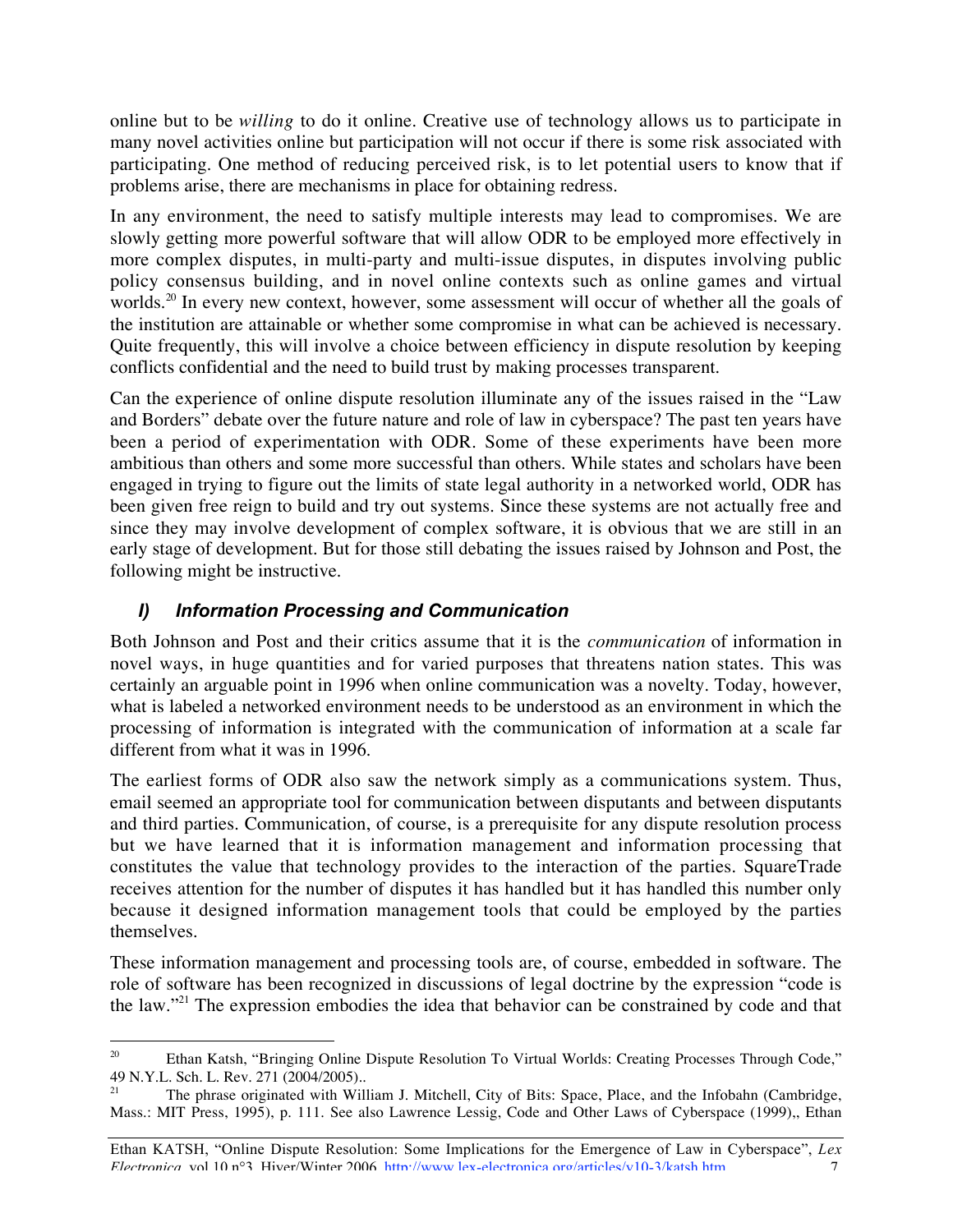these constraints are an alternative to legal rules. When "code is the process," as I think it is with software-enhanced online dispute resolution, it can be an alternative to one of the familiar dispute resolution processes or it can become part of the process. As more software is developed, we will continue to learn about the varieties of interaction between code and process.

Is information processing software of some kind other than the "code is the law" concept relevant to legal rules? This is a largely unexplored question but worthy of attention. It is easy to assume simply that law has authority because it has emanated from a sovereign body but, unless sovereignty is only a function of geography, there are also informational processes that are supporting the law. If, as we have learned from ODR during the last decade, it is the combination of information processing and communication that may ultimately affect paradigms of dispute resolution processes, perhaps something similar might impact on how law acquires authority and how citizens accept and interact with legal rules.

Marc Galanter has astutely observed, that law

<u>.</u>

usually works not by exercise of force but by information transfer, by communication of what's expected, what forbidden, what allowable, what are the consequences of acting in certain ways. That is, law entails information about what the rules are, how they are applied, with what costs, consequences, etc. For example, when we speak of deterrence, we are talking about the effect of information about what the law is and how it is administered. Similarly, when we describe `bargaining in the shadow of the law,' we refer to regulation accomplished by the flow of information rather than directly by authoritative decision. Again, `legal socialization' is accomplished by the transmission of information. In a vast number of instances the application of law is, so to speak, self administered - people regulate their conduct (and judge the conduct of others) on the basis of their knowledge about legal standards, possibilities and constraints. $^{22}$ 

This was very perceptive when it was written twenty years ago but now, and certainly in the future, "information transfer" will be joined by information processing. As this occurs, all of the processes listed in the above paragraph are likely to be affected and change in some way.

An essay on the potential impact of computers on law, also from ten years ago in the Stanford Law Review, suggested that four examples from the past might illuminate the technology-driven scope of change in the future. $^{23}$ 

The first is the story of printing. In the mid-1400s, Gutenberg invented the printing press (or, to be precise, movable type). In the centuries that followed, printing helped bring about the Reformation, the Industrial Revolution, and modern liberal democracy. Gutenberg wasn't trying to change the world: He was just making a faster, cheaper way to produce a particular commodity. But, of course, the consequence wasn't simply that book buyers saved money; the technological change dramatically altered the social and political landscape. Likewise, three hundred and fifty years after Gutenberg, Eli Whitney patented the cotton gin. It

Katsh, "Software Worlds and the First Amendment: Virtual Doorkeepers in Cyberspace," University of Chicago Legal Forum (1996): 335, 338. Joel Reidenberg, "Lex Informatica: The Formulation of Information Policy Rules Through Technology," 76 Texas Law Review (1998): 553.

<sup>22</sup> Marc Galanter, "The Legal Malaise: Or, Justice Observed,"  $19$  Law and Society Review 537, 545 (1985).<br>23 Eugene Volokh "Technology and the Euture of Law," 47 Stap J, Bey, 1375 (1995).

Eugene Volokh, "Technology and the Future of Law," 47 Stan. L. Rev. 1375 (1995).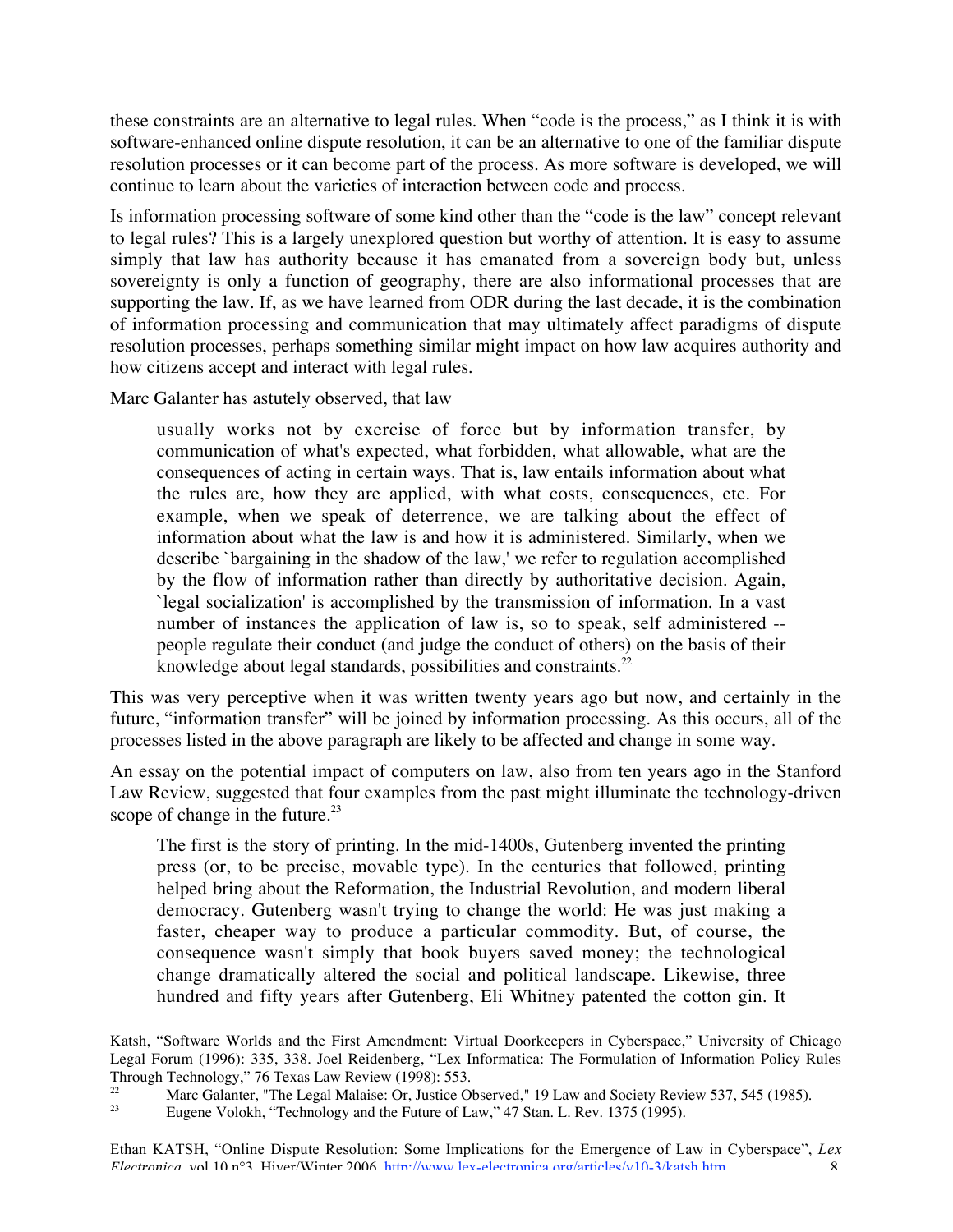certainly wasn't intended to extend slavery by decades and kill hundreds of thousands people in a civil war, but it may have had a big hand in doing both.

The second is the story of the slide rule. The slide rule was a marvelously elegant mathematical device, and it earned its manufacturers millions. In 1967, one such manufacturer, Keuffel & Esser Co., commissioned a study on what life would be like in a hundred years. The study predicted 3-D television and domed cities, but it didn't predict that within five years the electronic calculator would be the slide rule's death. Beware, the slide rule story says - if you don't foresee technological changes, you're in trouble.

The third is the story of videophones. Of course, there aren't any mass-market videophones, and that is the story. Thirty years ago, people were predicting them, and for thirty years they've been nowhere to be seen. Futurists also predicted "bedmaking machines, home dry-cleaning, showers that clean people with sound waves, robots that cut lawns and fight wars, steam and electric-driven cars, foamfilled tires, plastic teeth and tooth-decay vaccine." We're still waiting.

Finally, the fourth story - one that's less exciting and therefore less often told - is the story of the ATM. ATMs have made banking more convenient and saved people countless hours of standing in bank lines - a really useful invention, but nothing earth-shattering. Technology solved a problem, made our lives easier, maybe changed the economics of an industry or two, but that was that.

This perspective was, perhaps, valid in 1995 but then a few more years passed and more people connected to the Internet and the processing power of computers continued to increase. Today, we do have videophones, although not the kind imagined by telephone companies a few decades ago. Today, we still have ATMs that remain conveniences. But the story of ATMs is, I would argue, not only a story of convenience but a chapter in the story of the impact of money in electronic form. Thus, the larger story is one of how banks in particular and the financial services sector of the economy in general have been transformed in the last ten years.

New communications technologies create conveniences but new media that simply change patterns of communications may not be a strong enough force to be more deeply transformative. Information processing in new ways when added to new patterns of communication creates a much more powerful force. Printing did not simply cause a communications revolution but an information processing revolution. It was not simply a new method of distributing information but a catalyst for working with information in new ways, for creating information in new ways, and giving the printed page an authority that manuscripts did not have. It was a particularly influential force on law, where precedent acquired new authority and reliance on precedent became a foundation of legal reasoning.<sup>24</sup>

### *II) Rule formation and the communication and processing of information*

The ICANN domain name dispute resolution process is, arguably, ODR in its most primitive form. When the UDRP process first began, one provider did have an all online process but it no longer handles cases and the two largest current providers still rely greatly on faxes and express

 $\frac{1}{24}$  The impact of printing on law is a basic theme of Ethan Katsh, The Electronic Media and the Transformation of Law (New York: Oxford University Press, 1989). See also Elizabeth Eisenstein, The Printing Press as an Agent of Change (New York: Cambridge University Press, 1979).

Ethan KATSH, "Online Dispute Resolution: Some Implications for the Emergence of Law in Cyberspace", *Lex Electronica*, vol.10 n°3, Hiver/Winter 2006, http://www.lex-electronica.org/articles/v10-3/katsh.htm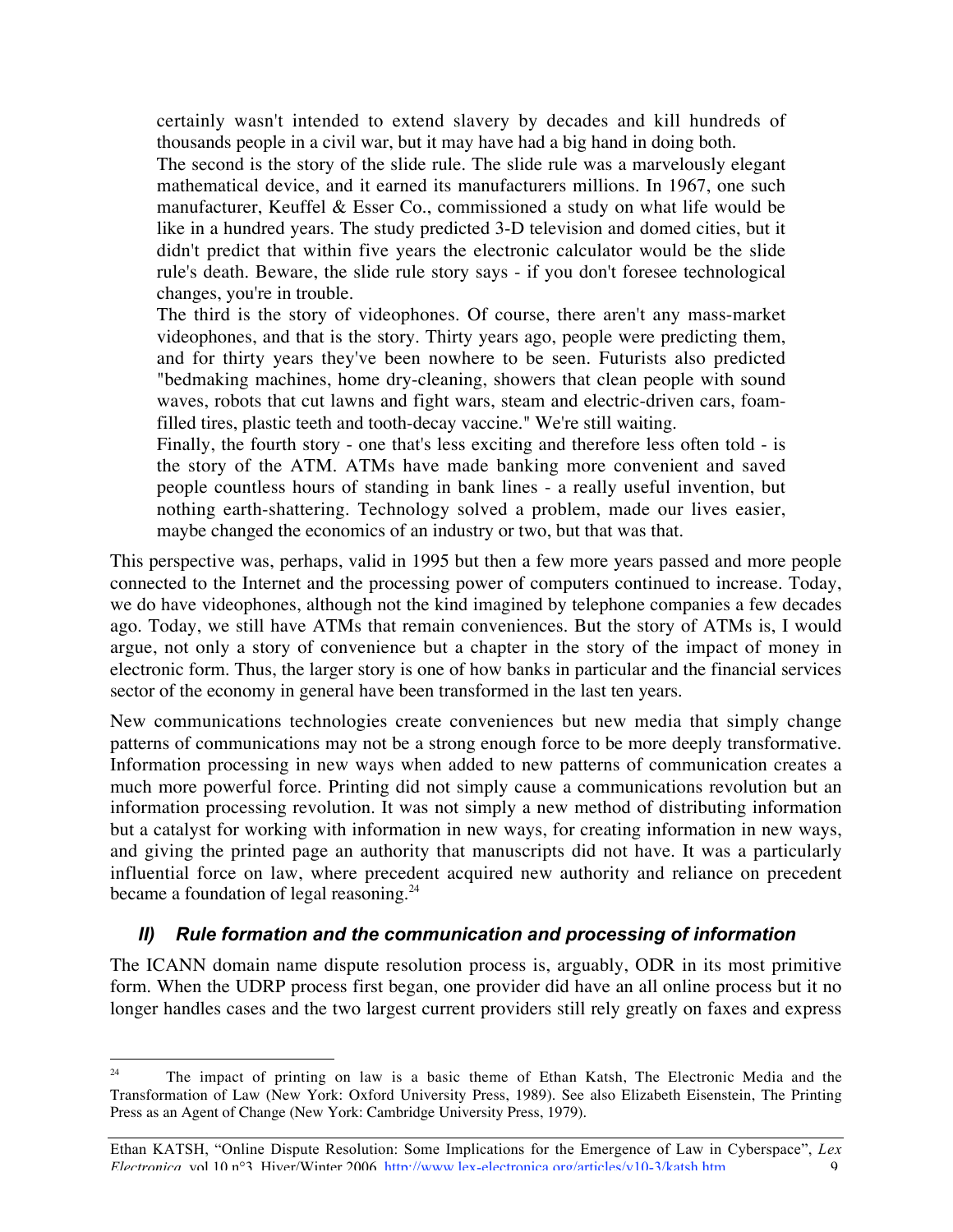delivery services. In other words, there is decision making at a distance but very limited online communication or software-based information processing at all.

ICANN is, for a variety of reasons, probably more of an example of how not to design an ODR process than of how to design one. There is, however, one element in the UDRP process that is noteworthy and that illustrates the role of information and communication in the emergence of rules. The one act ICANN took, probably with the intent of providing the process with a measure of legitimacy, was to require the decisions of panelists to be posted on the Web. As decisions were made, they were posted on the Web sites of the individual providers and ICANN maintained several tables on its Web site that linked to these decisions. Panelists in UDRP disputes are not bound to follow prior decisions and ICANN made no claim that the goal was to create a common law of UDRP cases. Nevertheless, the act of requiring publication in a networked environment did cause questions about consistency to be raised and does provide some lessons about opportunities for rules to emerge online that are not present offline.

Publication alone and particularly as the number of cases increased, did not provide practitioners with any systematic capability for finding similar cases. Publishing decisions did allow research to be conducted on decisions and trends and one issue of interest was whether cases with similar facts led to the same findings. The earliest research on UDRP decisions documented inconsistencies among the different providers and the magnitude of inconsistencies between providers led to one provider going out of business.

The transparency promoted by the publishing of decisions provided considerable evidence of a flawed process but never resulted in ICANN modifying the process in any way. Search engines and other informational tools could have promoted more consistent interpretation of UDRP provisions<sup>25</sup> but even without any direction from ICANN, pressure for consistent interpretation seems to have been growing. Recently, WIPO has placed online a summary of panelist interpretations of different sections and clauses.<sup>26</sup> The summary documents quite strikingly how frequently panelists reached opposite conclusions in similar cases. Again, prior decisions were not meant to be binding in any way on future decisions but the release of information online gives the information a certain force of its own.

Information accessibility alone has provided slight pressure in the ICANN situation toward the emergence of uniform rules. But what might occur if an institution more interested than ICANN is in building legitimacy made its process transaparent? Institutions online that perform public functions such as dispute resolution will often use transparency to build trust and to try to secure a competitive advantage over other institutions providing similar services. Such dispute resolution entities will not be alternatives to court proceedings but the more public they are the more of an infrastructure will be provided that will allow accepted standards of behavior and practice to emerge.

It is too early to predict what kinds of novel dispute resolution institutions will emerge in cyberspace but it is not too early to be confident that the need and demand for such institutions will continue to grow. It may be true, as one critic has written, that "[T]he possibilities for private legal ordering are not limitless,"<sup>27</sup> but it is quite possible that information processing capabilities will expand the various models of private ordering. In the absence of state authority,

<sup>25</sup> <sup>25</sup> See, for example, the search engine at http://udrp.lii.info<br> $\frac{26}{100}$ 

<sup>&</sup>lt;sup>26</sup> http://arbiter.wipo.int/domains/search/overview/index.html?lang=eng<br><sup>27</sup> Leak L. Caldemith. "Agginat Cybarenegathy,"  $\epsilon$ 5 U. Chi, L. Bay, 1100

<sup>27</sup> Jack L. Goldsmith**,** "Against Cyberanarchy," 65 U. Chi. L. Rev. 1199, 1209 (1998).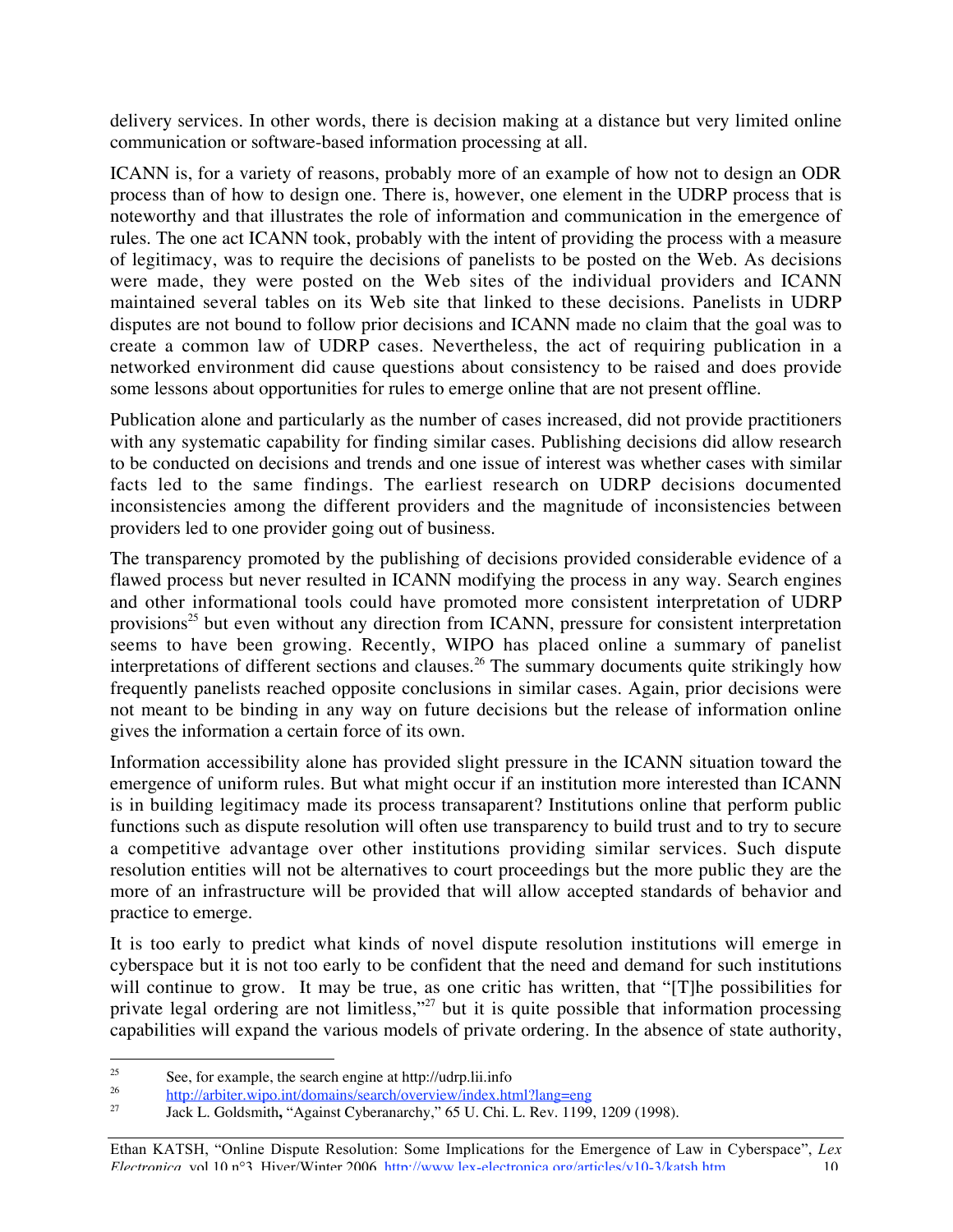some creativity can be expected in generating mechanisms of enforcement. Under such a scenario, rule making may emerge tentatively, gradually and over time, rather than with a single act of recognition. Rules may emerge from shared spaces rather than sovereign spaces and from a concept of distributed authority rather than a model of a supreme authority.

Harold Berman has written that that a legal system requires that there be a "belief in the power of certain words, put certain ways, to bring about certain effects denominated as legal. This kind of magic is necessary if law is to work."28 The word magic is appropriate in the sense that we may accept the authority of rule making processes without understanding all the sources of this authority or the exact manner in which the result occurs. The details of the magic act, however, are exactly the elements in the operation of law that can be affected, perhaps superficially at the beginning but maybe at a very deep level when the information processing and communication that is part of the magic changes. When this is recognized, it will be understood that what is occurring involves an impact that goes beyond issues of jurisdiction.

ICANN decided that transparency was more important than confidentiality and if this happens more frequently, the line between private and public ordering may become less clear. Making sense of the ICANN rulings as they appeared required large investments of labor. Historians will look at ICANN as an institution that did not understand that public decision making affects perception of the legitimacy of the whole enterprise. Yet, one might envision a somewhat different set of circumstances, one in which not only are the decisions public and easily accessible but respected. We have limited experience with online versions of such processes but one of the opportunities presented by a software driven process is that it can be modified simply by changing the configuration of the software.<sup>29</sup>

# **Conclusion**

This is an era in which change is not only occurring rapidly but at an accelerated pace.<sup>30</sup> Change, particularly change which brings higher and higher levels of online activity, is likely to accelerate the need for mechanisms to resolve disputes. Yet, courts, are an unlikely forum for this to occur. Not only are numbers of trials far fewer than they were a few decades ago<sup>31</sup> but judges are realizing that, as one court stated, "[T]he history of the Internet is a chronicle of innovation by improvisation, from its genesis as a national defense research network, to a medium of academic exchange, to a hacker cyber-subculture, to the commercial engine for the so-called "New Economy." Like Heraclitus at the river, we address the Internet aware that courts are ill-suited to fix its flow."32

30 Ray Kurzweil, "The Law of Accelerating Returns" <http://www.kurzweilai.net/articles/art0134.html?printable=1>

 $\overline{a}$ 28 Berman, Harold, "The Background of the Western Legal Tradition in the Folklaw of the Peoples of Europe," 45 U. Chi. L. Rev. 553, 563 (1978).

Understanding how processes can be modeled in a computer language and then changed by reconfiguring the program is one of the goals of a current research project being undertaken by the National Mediaiton Board and the University of Massachusetts Center for Information Technology and Dispute Resolution and the Department of Computer Science. See National Science Foundation award # 0429297 "Process Technology for Achieving Government Online Dispute Resolution." <http://www.fastlane.nsf.gov/servlet/showaward?award=0429297><br>
R a y K u r z w e i l, "T h e L a w of A c c e l e r a t i n g R e

<sup>31</sup> Marc Galanter, The Vanishing Trial: An Examination of Trials and Related Matters in Federal and State Courts, 1 J. Empirical Legal Stud. 459, 461 (2004).

<sup>32</sup> AT&T Corporation v. City of Portland 216 F.3d 871, 875 (2000)